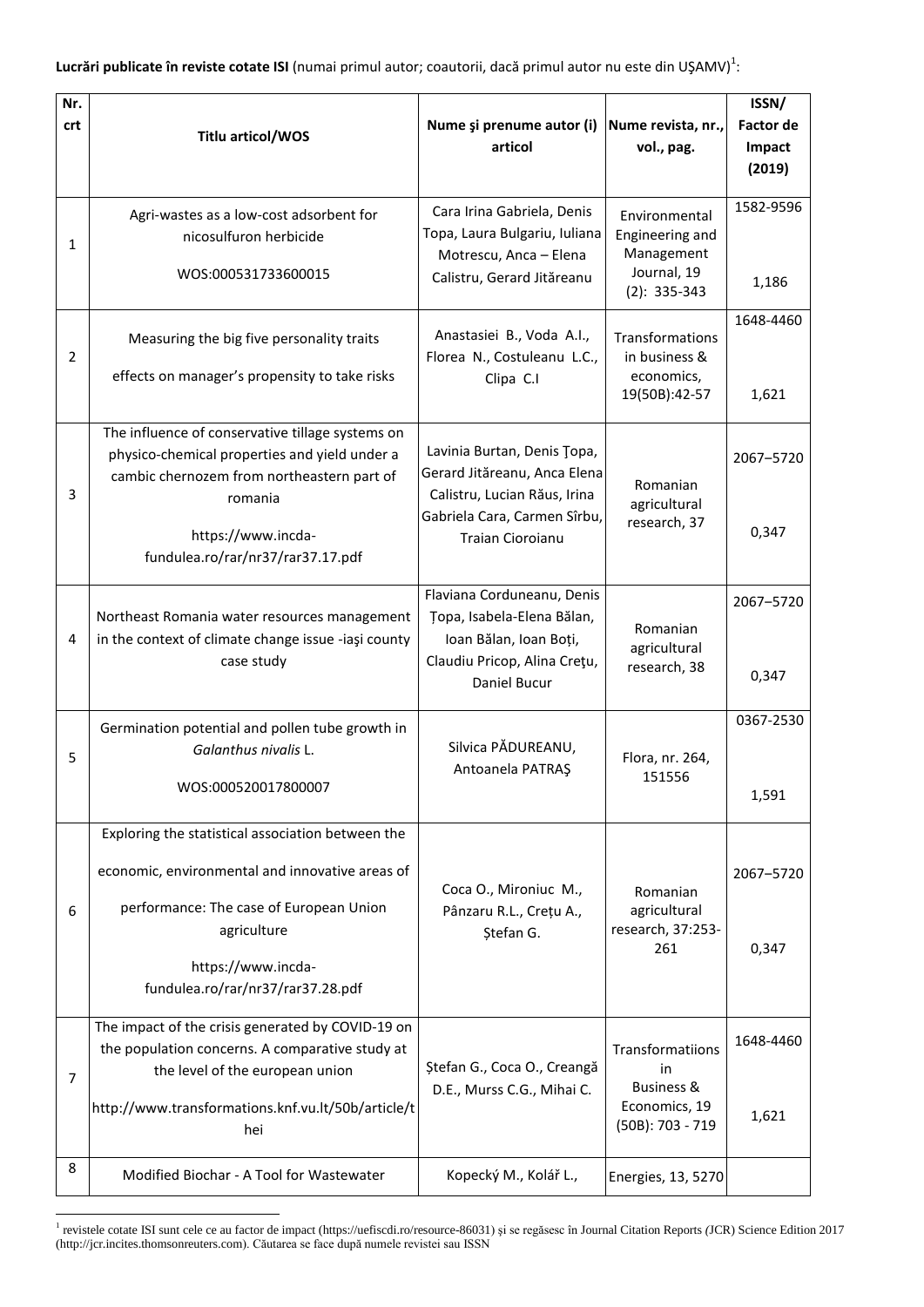|    | Treatment<br>WOS:000582865100001                                                                                                                    | Konvalina P., Strunecký O.,<br>Teodorescu F., Mráz P.,<br>Peterka J., Váchalová R.,<br>Bernas J., Bartoš P., Filipov<br>F., Bucur D.                                                                                                                                                                                                        |                                                                                 | 1996-1073<br>2,702 |
|----|-----------------------------------------------------------------------------------------------------------------------------------------------------|---------------------------------------------------------------------------------------------------------------------------------------------------------------------------------------------------------------------------------------------------------------------------------------------------------------------------------------------|---------------------------------------------------------------------------------|--------------------|
| 9  | The energy and environmental potential of waste<br>from the processing of hulled wheat species<br>https://doi.org/10.3390/agriculture10120592       | Bernas J., Konvalina P.,<br>Burghila Daniela Vasilica,<br>Teodorescu R. I., Bucur D                                                                                                                                                                                                                                                         | Agriculture-Basel,<br>10(12), 592                                               | 2077-0472<br>2,072 |
| 10 | First report on the effect of Meloe spp. larvae<br>invasion on Apis mellifera carpathica bees in some<br>apiaries in Romania<br>WOS:000557385000014 | Radoi I, Milea F., Luchian<br>V.L., Viorica Lagunovschi,<br>Sapcaliu A., Bodescu D.,<br>Demircan V.                                                                                                                                                                                                                                         | Romanian<br>biotechnological<br>letters<br>25(4): 1776-1780                     | 1224-5984<br>0,765 |
| 11 | State and progress of Andean lupin cultivation in<br>Europe: a review<br>WOS:000557926700001                                                        | Penelope J Bebeli, Efstathia<br>Lazaridi, Tilemachos<br>Chatzigeorgiou,<br>Maria-José Suso, Waltraud<br>Hein, Alexios A Alexopoulos,<br>Gonçalo Canha, Rob<br>JF van Haren, Magnús H<br>Jóhannsson, Carmen<br>Mateos, João Neves-<br>Martins, Udo<br>Prins, Filipa Setas, Danut P<br>Simioniuc, Pedro Talhinhas,<br>Merlijn van den<br>Berg | Agronomy-Basel,<br>10(7), 1038                                                  | 2073-4395<br>2,603 |
| 12 | Evaluation of Aroma Compounds in the Process of<br>Wine Ageing with Oak Chips<br>doi:10.3390/foods8120662<br>WOS:000506638600069                    | Dumitriu Gabur GD,<br>Teodosiu C, Gabur I, Cotea<br>VV, Peinado RA, López de<br>Lerma N.                                                                                                                                                                                                                                                    | Foods, 8(12):662.                                                               | 2304-8158<br>4,092 |
| 13 | Study of volatile compounds of romanian red wines<br>aged with oak chips<br>WOS:000531733600005                                                     | Dumitriu Gabur GD,<br>Teodosiu C, Cotea VV,<br>Peinado RA, Gabur I, López<br>de Lerma N.                                                                                                                                                                                                                                                    | Environmental<br>Engineering and<br>Management<br>Journal, 19<br>$(2): 229-324$ | 1582-9596<br>1,186 |
| 14 | Sustainable Biomass Pellets Production Using<br>Vineyard Wastes<br>doi:10.3390/agriculture10110501<br>WOS:000592323900001                           | Senila, L., Tenu, I., Cârlescu,<br>P., Corduneanu, O.R.,<br>Dumitrachi, E.P., Kovacs, E.,<br>Scurtu, D. A., Cadar, O.,<br>Becze, A., Senila, M., Roman,<br>M., Dumitras E., Roman, C.                                                                                                                                                       | Agriculture-Basel,<br>10(11), 501:1-21                                          | 2077-0472<br>2,072 |
| 15 | Bioethanol production from vineyardwaste by<br>autohydrolysis pretreatment and chlorite<br>delignification via simultaneous saccharification        | Senila L., E. Kovacs, D.<br>Alexandra, O. Cada, A.<br>Becze, M. Senila, E. A. Levei,                                                                                                                                                                                                                                                        | Molecules,<br>25(11):1-22, 2606                                                 | 1420-3049          |